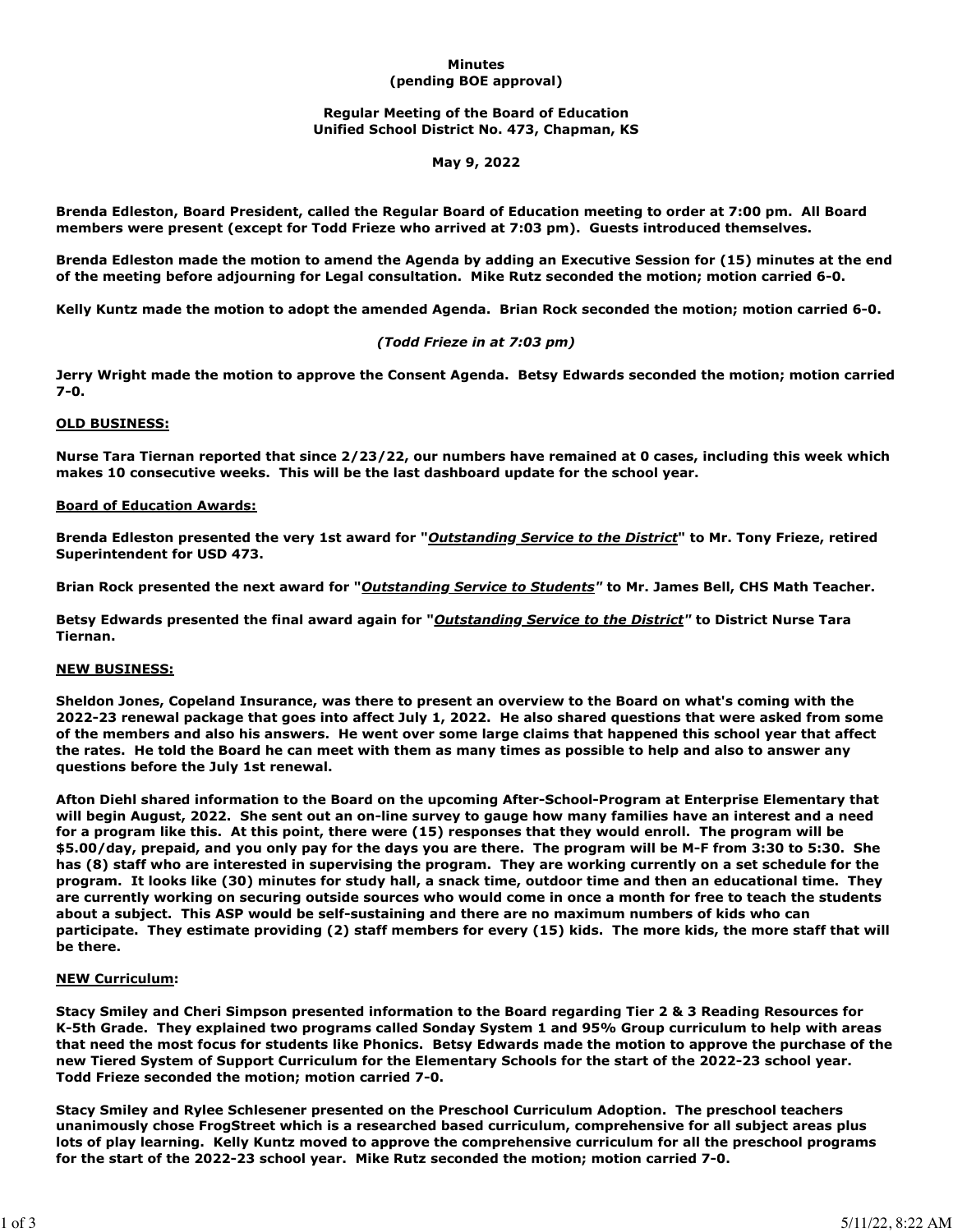**Stacy Smiley, Elizabeth Brooks and Diana June presented on the BSEL Curriculum (Behavior Social Emotion Learning). The curriculum is called Character Strong and was unanimously voted in favor of adopting by committee members of teachers, counselors and administrators. This curriculum will help with topics and interactive lessons while in morning meetings for the elementary and advisory for the secondary level. Mike Rutz made the motion to approve the BSEL curriculum for Pre-K thru 12th Grade starting with the 2022-23 school year. Brian Rock seconded the motion; motion carried 7-0.**

**Superintendent Suther gave a KESA (Kansas Education Systems Accreditation) update to the Board. He shared it is a 5 year process and we are in year 4. Next year is our year to be accredited. An outside visiting team came for the annual tour and presentation in April to see the USD 473 progress in many areas but not limited to Kindergarten Readiness, Graduation Progress, Social Emotional, Academics, and Individual Plans of Study.** 

**Kate Thornton gave the NCKL update for Athletic Director, Clint Merritt, as he had to perform several duties at the HS JV baseball game that came up. She shared that league admittance prices are going up. They have not increased since the 14-15 school year. In August, Mrs. Thornton and Mr. Merritt will both attend the League meeting to vote on the proposal. Additional information was shared by Superintendent Suther about the new KSHSAA private school success multiplier which was passed by the KSHSAA Board of Directors but has a few more steps before anything becomes official.** 

**Brian Rock made the motion to accept the list of provided surplus items to be disposed of according to the wish of the Superintendent either through disposal or sale. This was a large list of old curriculum materials and also technology equipment no longer used. Jerry Wright seconded the motion; motion carried 7-0.**

**Kelly Kuntz made the motion to accept the \$100 donation from The Foot Locker to Chapman Elementary, to be used for their supplies. Todd Frieze seconded the motion; motion carried 7-0.**

**Jerry Wright made the motion for the Board Retreat date to take place on Wednesday, June 1, 2022 from 8:00 am to 11:00 am. Todd Frieze seconded the motion; motion carried 7-0. Both breakfast and lunch will be served.**

**Kelly Kuntz made the motion to approve the personnel items as presented. Mike Rutz seconded the motion; motion carried 7-0.**

Resignations:

- 1. Lyndsey Saunders CMS History Teacher
- 2. Steve Simpson CMS Football Coach

New Hires & Transfers:

- 1. Kiah Keller CES Teacher
- 2. Savana Gorman CHS English Teacher
- 3. Nick Woodbury CHS Assistant Football Coach
- 4. Connie Mitchell CMS Secretary
- 5. Tim Gottschalk CMS Social Studies Teacher
- 6. Billy Golden Head CMS Football Coach (TRANSFER)

**(The Board took a 5 minute break)**

**Kelly Kuntz made the motion for the Board to go into Executive Session for (15) minutes in order to discuss Negotiations pursuant to the exception for employer-employee negotiations under KOMA and the open meeting will resume in the Board Room at 9:05 pm. Superintendent Suther was invited in to the session. Jerry Wright seconded the motion; motion carried 7-0.** 

**(The Board returned to open session at 9:05 pm)**

**Mike Rutz made the motion to approve the 2022-23 Negotiated Package that was presented to the Board. Kelly Kuntz seconded the motion; motion carried 7-0.** 

**Brenda Edleston made the motion to go into Executive Session for (15) minutes in order to have a Legal Consultation pursuant to the exception for matters which would be deemed privileged in the attorney-client relationship under KOMA and the open meeting will resume in the Board Room at 9:23 pm. Angie Stallbaumer, KASB Legal, was invited into the session via telephone. Brian Rock seconded the motion; motion carried 7-0.** 

**Brian Rock made the motion to adjourn. Todd Frieze seconded the motion; motion carried 7-0.**

**Meeting Adjourned - 9:23 pm.**